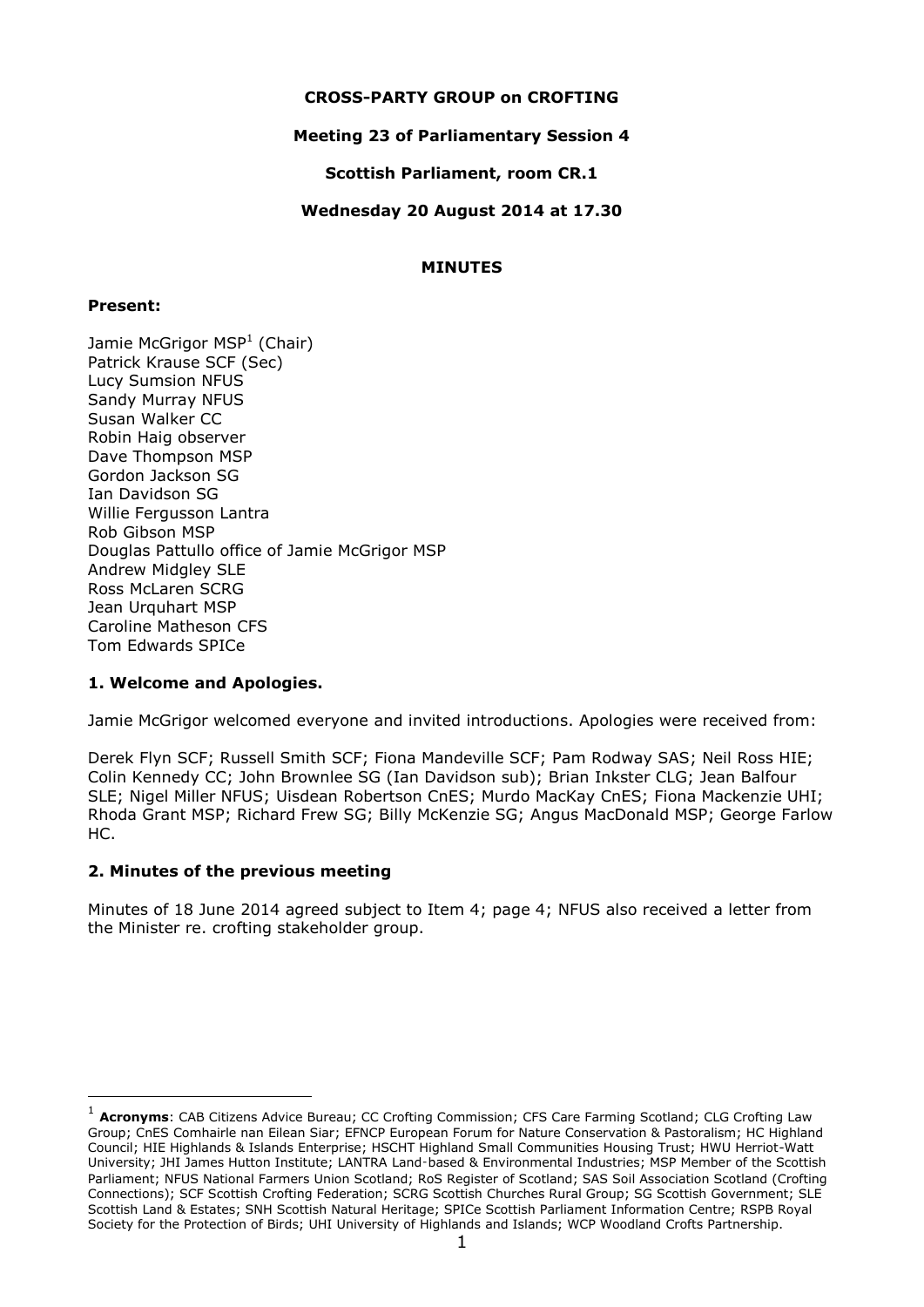### **3. Matters arising**

Item 3. The group agreed that Brian Pack should be invited to the cross-party group again now that his research report has been published.

### *Action: Brian to be invited to next or subsequent CPGoC meeting.*

### **4. Care Farming and Social Crofting**

Caroline Matheson, Care Farming Scotland (CFS), gave a presentation on care farming / social crofting (this has been circulated).

CFS was launched six years ago and there are around 15 care farms in Scotland now. Care farming promotes mental and physical health through giving people the opportunity to spend time working on the land. Those who can benefit include people with learning difficulties, workrelated stress, mental health issues, drug and alcohol problems or employability challenges. It is more than just social inclusion, it is also about learning practical skills – e.g. grow-your-own – and increasing employability.

It is planned to hold an event later this year in order to disseminate information and encourage more farms and crofts to participate. They won't make a lot of money out of this, but it pays more than money.

The term 'care farming' hasn't been very popular in Scotland. In Ireland they call it social farming, and it is being suggested that in the context of crofting it be called social crofting.

There is ongoing discussion on the standards required, for example Protection of Vulnerable Groups, Health and Safety, liability insurance and so on. England has comprehensive rules and it is possible that Scotland will adopt or adapt them.

We need to put together evidence to convince the Health Commissions, for example from the work Social Farming Across Borders (SoFAB) are doing in Ireland. SoFAB want to collaborate with Scotland. The health commissions are providers such as health trusts, GPs, and third sector like Barnardos for example.

*Discussion*:

What sort of work can you ask service users to do? Anything really, depending on ability; "old-fashioned farming".

Can SRDP help?

SG: yes, Leader could be the appropriate mechanism and transnational projects can be funded by Leader.

Will the crofter need public liability insurance? Yes, farmers and crofters need third-party liability insurance the same as for any visitors on their unit, not something special for providing care.

SoFAB have made some films using European funding (the link to the films has been distributed).

Are the English standards "severe"?

Yes, they are very strict which is why there is discussion about adoption / adaptation of them; we don't want to discourage farmers and crofters from participating due bureaucracy.

Care farming doesn't seem to have really taken off here, has not reached a critical mass. How can this be addressed?

By using the Irish model, by funding and by additional promotion. Most importantly by actively recruiting farmers and crofters. CFS can provide training and Leader funding could potentially provide the "facilitator".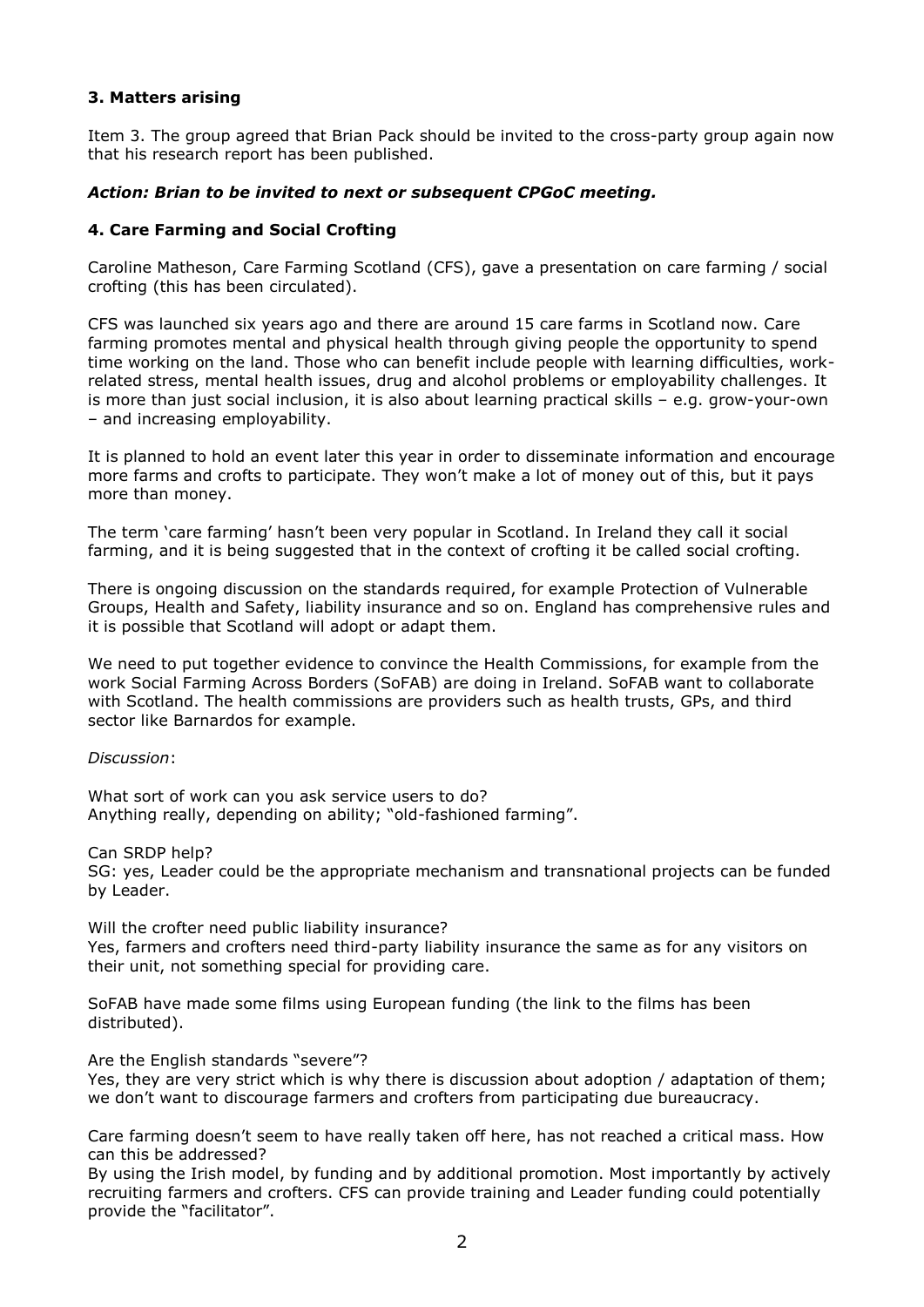### **5. Crofting Development**

The Scottish Government Crofting Stakeholder Forum (SGCSF) had its first meeting on 2 July and the next will be on 10 September. The purpose of the forum is to facilitate SG and stakeholders discussion of items of common interest, opportunities and challenges concerning crofting. In the first meeting the remit was agreed. This, and the list of invited attendees, is available from SG.

The SGCSF can also provide the opportunity to discuss issues in more detail than time allows in the Cross Party Group on Crofting (CPGoC) and can report back to the CPGoC.

The group agreed the crofting development should remain on the CPGoC agenda as a standing item and that HIE should give a regular update on crofting community development along with SG on progress made in crofting development.

### **6. CAP and Crofting**

Voluntary Coupled Support (VCS) will need to be agreed with the UK government; UK government have notified the EC of the proposed scheme which will apply only in Scotland. The proposal is three schemes - mainland beef, island beef and a sheep scheme.

The front end loading of the beef calf scheme has been lost due to the three new schemes.

Is there any detail on the sheep scheme?

No detail yet just that it will probably apply to region three and probably on ewe hoggs only in order to avoid complications with tagging. There will also be a smaller number of animals to deal with and hoggs go away for wintering.

The three regions are Region 1 permanent grass and arable, Region 2 the 'better' quality rough grazing and Region 3 the very extensive rough grazing (LFASS category A).

Will crofters be able to ascertain what region they are in? Yes and SG will help to give an indication of region. Roughly speaking, if the land was LFASS category A then it will be R3. Some areas don't have an LFASS grazing category so will be R3 automatically.

It sounds like it will be very difficult to ascertain land that is mixed? SG will provide a decision-making tree.

Will it be sorted by Christmas? Hopefully.

What if a new entrant takes over land that hasn't been used? They will appeal to the national reserve.

There will be a flat rate on calves? The higher rate on the first 10 has been lost? Yes, crofting will lose out.

Could the island uplift be applied to some mainland areas? No, it is a UK scheme.

Could it be applied to crofting areas? No crofting areas comprise a mixture of land quality.

What is the timescale for announcing more detail? SG are constantly updating and announcing.

The SRDP has been submitted to the EC. It was hoped that SG would receive some informal feedback but apparently will not; formal feedback will come in mid-September.